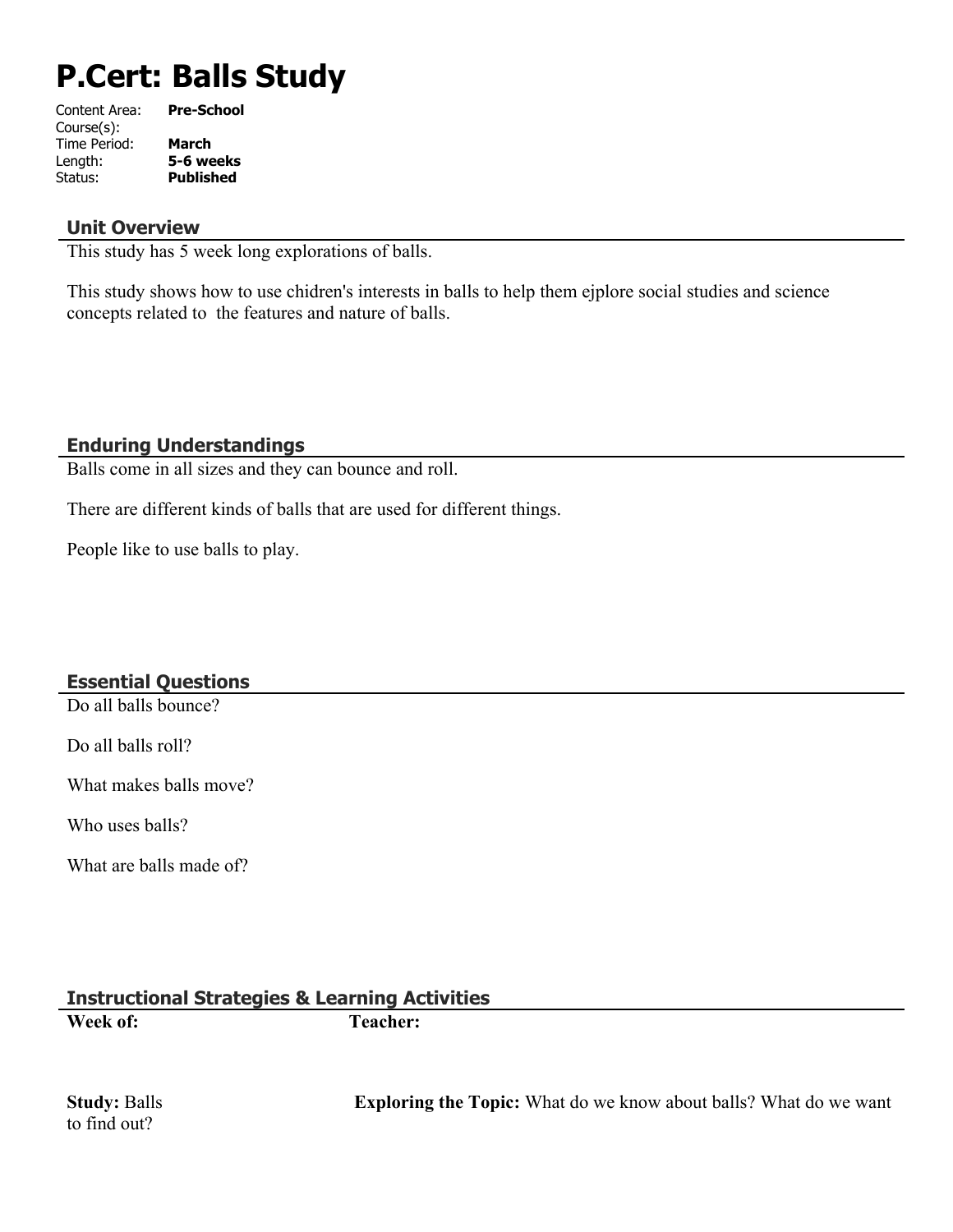|                | <b>Monday</b>                                          | <b>Tuesday</b>                                                           | Wednesday                                                           | <b>Thursday</b>                                                      | Friday                                                                           |
|----------------|--------------------------------------------------------|--------------------------------------------------------------------------|---------------------------------------------------------------------|----------------------------------------------------------------------|----------------------------------------------------------------------------------|
| Areas          | about balls                                            | <b>Interest</b> Library: books Toys and Games:<br>ball collection        | Toys and Games:<br>containers to<br>organize the ball<br>collection | Toys and Games:<br>containers to<br>organize the ball<br>collection  | Toys and Games: box<br>with lid; interesting<br>collection of small balls        |
|                | Computer:<br>ebook version<br>of The Little<br>Red Hen | Computer: ebook<br>version of Have a<br>Ball                             |                                                                     | Computer: ebook<br>version of Have a<br>Ball                         | Computer: ebook<br>version of The Little<br>Red Hen                              |
| Large<br>Group | Inside the<br>Box?                                     | Game: What's Song: "She Brought Game: What's<br>a Football"              | Inside<br>the Box?                                                  | Song: "Clap a<br>Friend's Name"                                      | Movement: Bouncing a<br><b>Ball</b>                                              |
|                | Shared<br>Writing: Types<br>of Balls                   | Discussion and<br>Discussion and Shared Writing:<br>Share a Ball         | Discussion and<br>Shared Writing:<br>What Can We Do<br>With Balls?  | Discussion and<br>Shared Writing:<br>What Do We Know<br>About Balls? | Discussion and Shared<br>Writing: What Do We<br>Want to Find Out About<br>Balls? |
| Read-<br>Aloud | The Little Red Have a Ball<br>Hen                      |                                                                          | The Little Red Hen  Have a Ball                                     |                                                                      | The Little Red Hen                                                               |
| Small<br>Group | Option 1:<br>Busy $Bs$                                 | Option 1:<br>Comparing and<br>Describing Balls                           | Leo                                                                 | Option 1: Laughing Option 1: Can You<br>Guess?                       | Option 1: Counting the<br>Collection                                             |
|                | Option 2:<br>Sorting $B$                               | Option 2: Features<br>of the Ball<br>Collection in Words<br>and Pictures | Option 2: Laughing Option 2: What's<br>Leo and Dancing<br>Daphne    | More?                                                                | Option 2: Bounce $\&$<br>Count                                                   |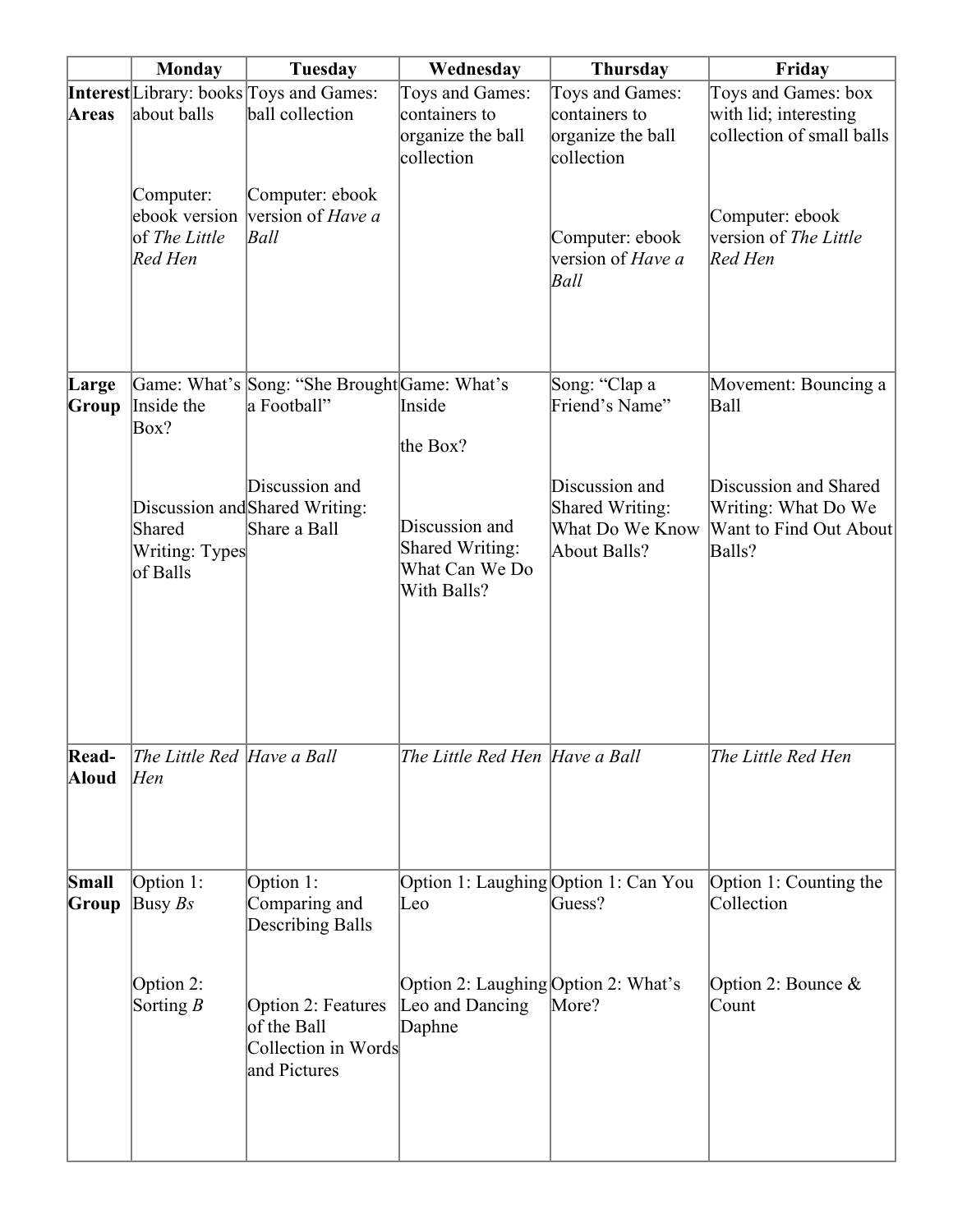# **Outdoor Experiences:** Variety of Balls

**Family Partnerships:** We'd like to invite family members to come and play ball with the children outdoors on Friday of this week. Also, please access the ebooks, *The Little Red Hen* and *Have a Ball*. **Wow! Experiences:** Friday—Visit from family members to play ball with the children outdoors

**Week of: Teacher:** 

**Study:** Balls **Investigation:** 1. Do all balls bounce? (Monday–Wednesday)

2. Do all balls roll? (Thursday–Friday)

| <b>Monday</b>                                                                                           | Tuesday                                            | Wednesday                                                                        | <b>Thursday</b>                                                                                         | Friday                                                                                                                      |
|---------------------------------------------------------------------------------------------------------|----------------------------------------------------|----------------------------------------------------------------------------------|---------------------------------------------------------------------------------------------------------|-----------------------------------------------------------------------------------------------------------------------------|
| <b>Interest</b> Toys and Games: sorting                                                                 | Toys and                                           | Toys and                                                                         | Discovery: basket of                                                                                    | Blocks: ramps and                                                                                                           |
| trays; a variety of small                                                                               | Games:                                             | Games: add                                                                       | $10-20$ of the same kind balls                                                                          |                                                                                                                             |
| balls                                                                                                   | sorting                                            | spheres and                                                                      | of small ball, e.g., golf                                                                               |                                                                                                                             |
|                                                                                                         | trays; a                                           | circles                                                                          | balls; a small scale                                                                                    |                                                                                                                             |
|                                                                                                         | variety of                                         |                                                                                  |                                                                                                         |                                                                                                                             |
|                                                                                                         | small balls                                        |                                                                                  |                                                                                                         | Computer: ebook                                                                                                             |
|                                                                                                         |                                                    |                                                                                  |                                                                                                         | version of <i>The Three</i>                                                                                                 |
|                                                                                                         |                                                    |                                                                                  |                                                                                                         | <b>Billy Goats Gruff</b>                                                                                                    |
|                                                                                                         |                                                    | Computer:<br>ebook version<br>of <i>The Three</i><br><b>Billy Goats</b><br>Gruff |                                                                                                         |                                                                                                                             |
| Movement: The Imaginary<br><b>Ball</b><br>Discussion and Shared<br>Writing: Which Balls Will<br>Bounce? | The<br>Imaginary<br>Ball<br>Writing:<br>Height and | Friend's<br>Name"<br>Weight and                                                  | Discussion and Shared<br>Writing: Do All Balls                                                          | Poem: "Come Play<br>With Me"<br>Discussion and Shared<br>Writing: Round Like a<br>Pancake or Round Like<br>a Ball (Sphere)? |
|                                                                                                         |                                                    | Computer: ebook version of<br>The Three Billy Goats Gruff                        | to sort<br>Movement: Song: "Clap a<br>Discussion Shared<br>and Shared Writing:<br>Bounciness Bounciness | Poem: "Little Ball"<br>Discussion and Roll?                                                                                 |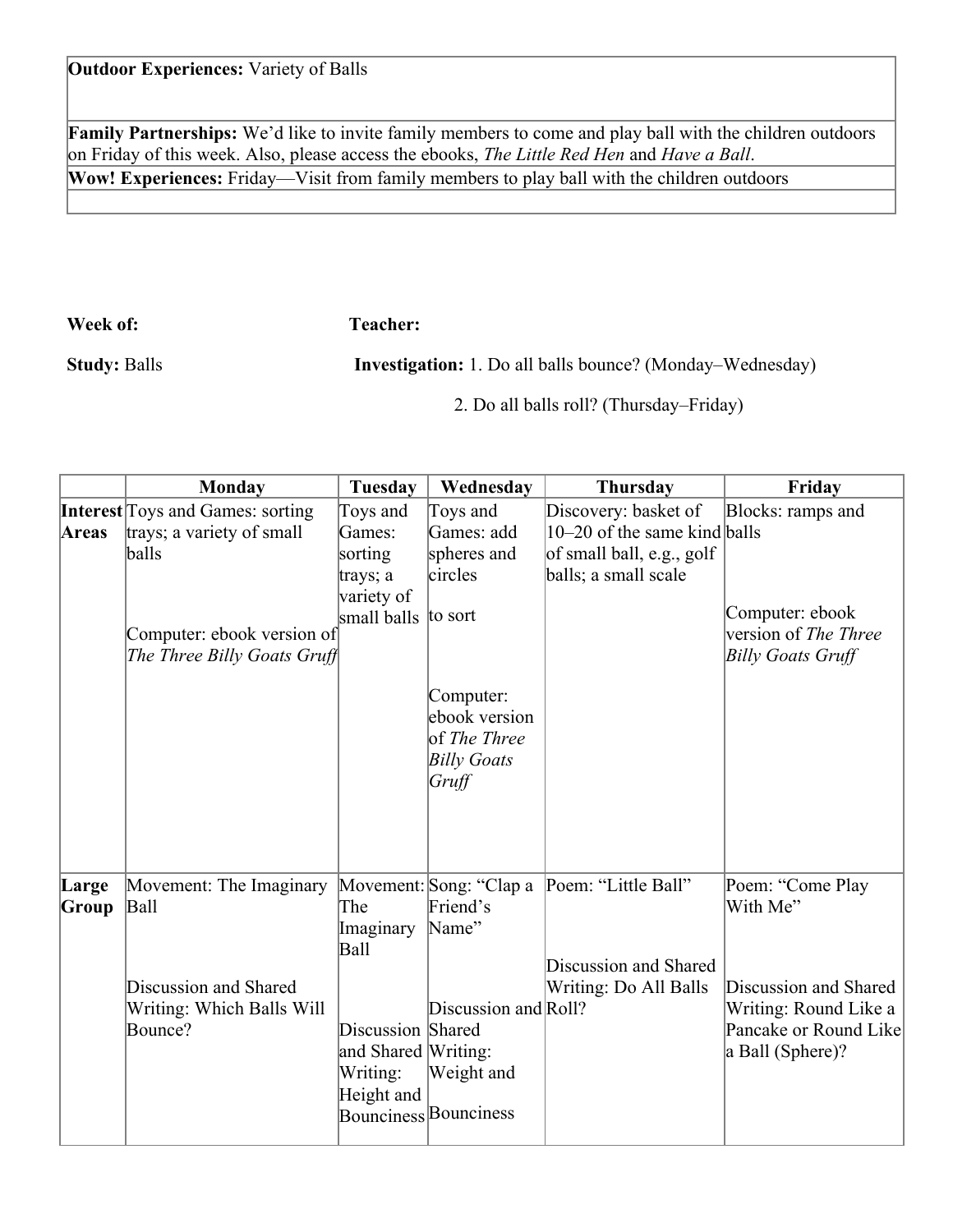| Read-<br><b>Aloud</b> | The Three Billy Goats Gruff Bounce                                                                                                                                                                                               |                                                      | The Three<br><b>Billy Goats</b><br>Gruff  | Bounce                                   | The Three Billy Goats<br>Gruff       |
|-----------------------|----------------------------------------------------------------------------------------------------------------------------------------------------------------------------------------------------------------------------------|------------------------------------------------------|-------------------------------------------|------------------------------------------|--------------------------------------|
| Small<br>Group        | Option 1: Rhymes With<br><b>Ball</b>                                                                                                                                                                                             | Option 1:<br>The Long<br>and Short<br>$\frac{1}{10}$ | Option 1:<br>Letters,<br>Letters, Letters | Option 1: On a Roll<br>Option 2: Rolling | Option 1: I'm Thinking<br>of a Shape |
|                       | Option 2: Rhyming Zoo                                                                                                                                                                                                            | Option 2:<br>How Big<br>Around?                      | Option 2:<br>Buried<br>Treasures          | Ramp                                     | Option 2: Straw Shapes               |
|                       | <b>Outdoor Experiences:</b> Bouncing Balls; Throw Hard, Throw Far; Rolling Our Bodies; Balloon Catch                                                                                                                             |                                                      |                                           |                                          |                                      |
|                       | Family Partnerships: Please talk with your children this week about ball games that you enjoyed playing as a<br>child. We'd like to invite a family member who plays a sport to visit the class next Tuesday. Please let us know |                                                      |                                           |                                          |                                      |
|                       | if you can join us. Also, please access the ebooks, The Three Billy Goats Gruff and The Three Little Pigs.<br><b>Wow! Experiences: None.</b>                                                                                     |                                                      |                                           |                                          |                                      |
|                       |                                                                                                                                                                                                                                  |                                                      |                                           |                                          |                                      |

**Week of: Teacher:** 

**Study:** Balls **Investigation:** 2. Do all balls roll? (Monday)

3. What makes balls move? (Tuesday–Wednesday)

4. Who uses balls? (Thursday–Friday)

|       | Monday                        | Tuesday                                                 | Wednesday       | <b>Thursday</b> | Friday                |
|-------|-------------------------------|---------------------------------------------------------|-----------------|-----------------|-----------------------|
|       | <b>Interest</b> Blocks: ramps | Toys and Games: tools Sand and                          |                 | Toys and Games: | Blocks: wrecking ball |
| Areas | and balls                     | to measure height and Water: balls in three-dimensional |                 |                 | (beach ball tied to a |
|       |                               | circumference                                           | the water table |                 | long piece of yarn);  |
|       |                               |                                                         |                 |                 |                       |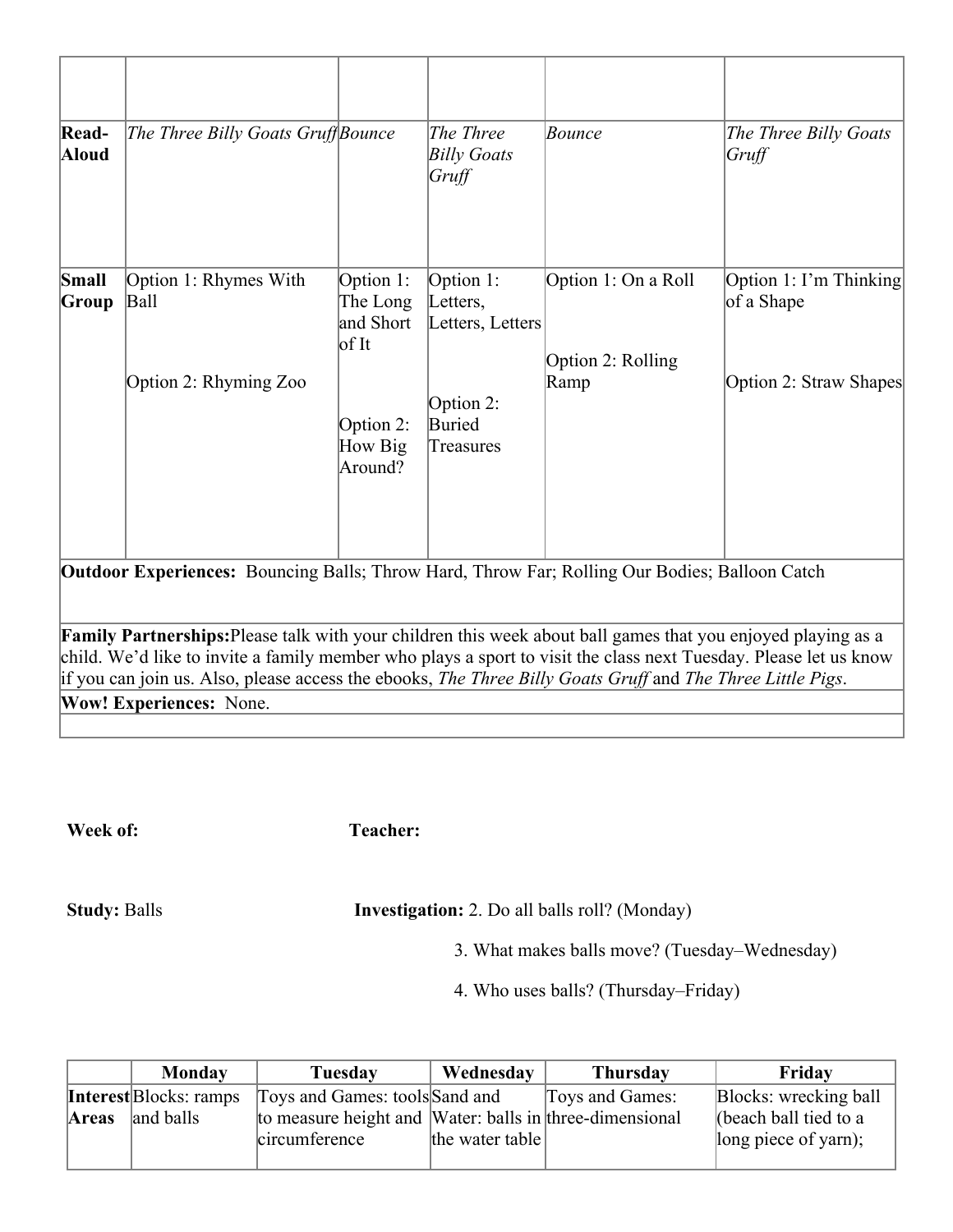|                | Computer:<br>ebook version<br>of The Three<br>Little Pigs                                                  | Computer: ebook<br>version of <i>The Three</i><br>Little Pigs                  |                                                                                | shape sort                                                                                                                              | cardboard blocks<br>Computer: ebook<br>versions of <i>Have a Ball</i><br>and <i>Play Ball!</i> |
|----------------|------------------------------------------------------------------------------------------------------------|--------------------------------------------------------------------------------|--------------------------------------------------------------------------------|-----------------------------------------------------------------------------------------------------------------------------------------|------------------------------------------------------------------------------------------------|
| Large<br>Group | Game: I Spy<br>(sphere-circle<br>hunt)<br>Discussion and<br>Shared Writing:<br>Height and<br>Rolling Balls | Song: "We Like<br>Clapping"<br>Discussion and Shared<br><b>Writing: Sports</b> | Movement:<br>Move Like<br>Water<br>Shared<br>Writing:<br>The Force of<br>Water | Song: "I Can Make a Book: Have a Ball<br>Circle"<br>Discussion and<br>Discussion and Shared Writing:<br>Preparing for the Site<br>Visit | Discussion and Shared<br>Writing: Questions for<br>the Site Visit                              |
| Read-<br>Aloud | Pigs                                                                                                       | The Three Little The Three Little Pigs                                         | Bounce                                                                         | Just Like Josh Gibson Play Ball!                                                                                                        |                                                                                                |
| Small          | Option 1:<br><b>Group</b> Environmental<br>Print<br>Option 2:<br><b>Baggie Books</b>                       | Option 1: Blow a Ball Option 1:<br>Option 2: Forced Air                        | Letters,<br>Letters, Letters<br>Option 2:<br>Buried<br>Treasures               | Option 1: What's<br>Missing?<br>Option $2: \Gamma m$<br>Thinking of a Shape                                                             | Option 1: Geoboards<br>Option 2: I'm Thinking<br>of a Shape                                    |

**Outdoor Experiences:** Rolling Our Bodies; Balloon Catch; Move a Ball; Balloon Catch; Sphere Hunt; Catching With a Scoop

**Family Partnerships:** Do you use an exercise ball? If so, we'd like to invite you to visit our class next Monday to show the children how to use it. Also, we are looking for a grandparent or other older family or community member who can tell us a story next Tuesday about a ball game that he or she played as a child. Finally, we are looking for a family member who has a pet that plays with a ball to visit the class next Wednesday. If you (or someone you know) is able to join us for any of these activities, please let us know.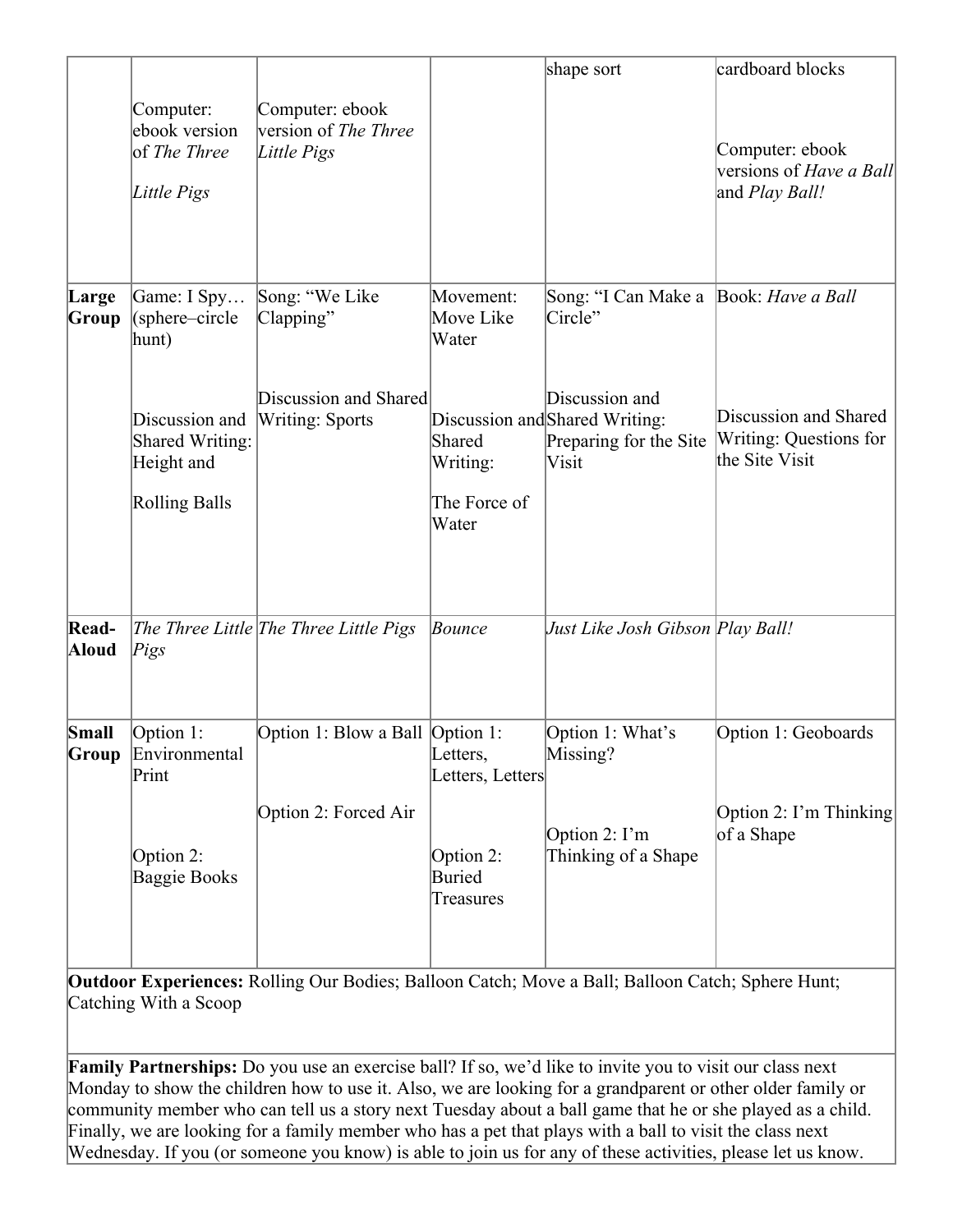Finally, please take some time this week to access the ebook, *The Three Little Pigs*. **Wow! Experiences:** Tuesday—Visit from a family member who plays a sport

Friday**—**Site visit to a sporting goods store

**Week of: Teacher:** 

**Study:** Balls **Investigation:** 4. Who uses balls? (Monday–Wednesday)

5. What are balls made of? (Thursday–Friday)

|       | <b>Monday</b>                     | <b>Tuesday</b>                  | Wednesday                         | <b>Thursday</b>            | Friday                   |
|-------|-----------------------------------|---------------------------------|-----------------------------------|----------------------------|--------------------------|
|       | <b>Interest</b> Dramatic Play:    | Toys and Games: Discovery:      |                                   | Art: thin strips $(1-2)$   | Art: thin strips $(1-2)$ |
| Areas | materials from                    | beads; laces                    | natural spherical inches wide) of |                            | inches wide) of          |
|       | Large-Group                       |                                 | items;                            | newspaper or paper         | newspaper or paper       |
|       | Roundup last Friday               |                                 |                                   |                            |                          |
|       |                                   |                                 | magnifying                        | towels; glue; water;       | towels; glue; water;     |
|       |                                   | Computer: ebook glasses         |                                   | balloons                   | balloons                 |
|       |                                   | version of <i>Play</i><br>Ball! |                                   |                            |                          |
|       |                                   |                                 |                                   |                            |                          |
|       |                                   |                                 | Art: materials                    |                            | Discovery: balls that    |
|       |                                   |                                 | for thank-you                     |                            | can and cannot be        |
|       |                                   |                                 | notes                             |                            | opened                   |
|       |                                   |                                 |                                   |                            |                          |
|       |                                   |                                 |                                   |                            |                          |
|       |                                   |                                 |                                   |                            |                          |
|       |                                   |                                 |                                   |                            |                          |
| Large | Game: Body Patterns Song: "Clap a |                                 | Game: Animal                      | Movement: Move             | Song: "We Like           |
| Group |                                   | Friend's Name"                  | Movement                          | Like a Balloon             | Clapping"                |
|       |                                   |                                 |                                   |                            |                          |
|       | Discussion and                    |                                 |                                   |                            |                          |
|       | <b>Shared Writing:</b>            | Discussion and                  | Discussion and                    | Discussion and             | Discussion and Shared    |
|       | <b>Exercise Ball</b>              | <b>Shared Writing:</b>          | Shared Writing:                   | Shared Writing:            | Writing: What Do         |
|       |                                   | Visiting                        | Pets That Play                    | <b>Using Our Senses to</b> | You Think Is Inside a    |
|       |                                   | Grandparent                     | Ball                              | Explore Balls              | Ball?                    |
|       |                                   |                                 |                                   |                            |                          |
|       |                                   |                                 |                                   |                            |                          |
|       |                                   |                                 |                                   |                            |                          |
|       |                                   |                                 |                                   |                            |                          |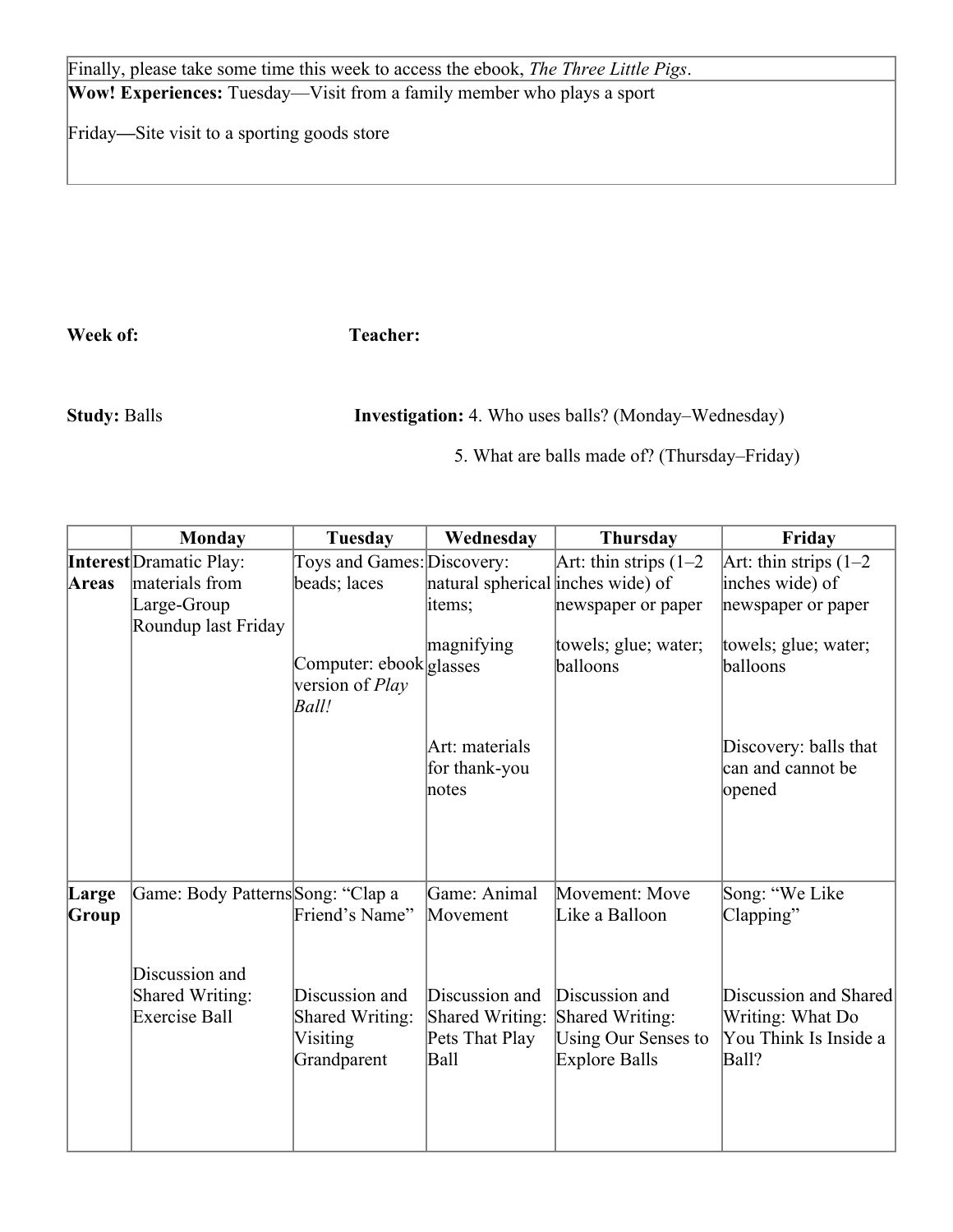| Read-<br>Aloud | Just Like Josh<br>Gibson                                                                     | Play Ball!                                | Just Like Josh<br>Gibson                  | The Doorbell Rang          | A Birthday Basket for<br>Tía |
|----------------|----------------------------------------------------------------------------------------------|-------------------------------------------|-------------------------------------------|----------------------------|------------------------------|
| Small<br>Group | Option 1: Bead<br>Patterns                                                                   | Option 1: Sphere Option 1:<br>Hunt Book   | Sphere Hunt<br>Book                       | Option 1: Walk a<br>Letter | Option 1: Rhyming<br>Riddles |
|                | Option 2: Jewelry<br>Making                                                                  | Option 2: Sphere<br>Hunt Computer<br>Book | Option 2:<br>Sphere Hunt<br>Computer Book | Option 2: Jumping<br>Beans | Option 2: Rhyming<br>Names   |
|                | <b>Outdoor Experiences:</b> Sphere Hunt; Catching With a Scoop; Exploring Bubbles; Kick Hard |                                           |                                           |                            |                              |

**Family Partnerships:** Your children will be interviewing you about games you played with balls when you were children. Please take some time to share your experiences with them! Also, it's time to access the ebook, *Play Ball!* Finally, we'd like to invite families to participate in our end-of-study celebration on Friday next week.

**Wow! Experiences:** Monday—Visitor with an exercise ball

Tuesday—Visit from a grandparent or older community member

Wednesday—Visitor with a ball-playing pet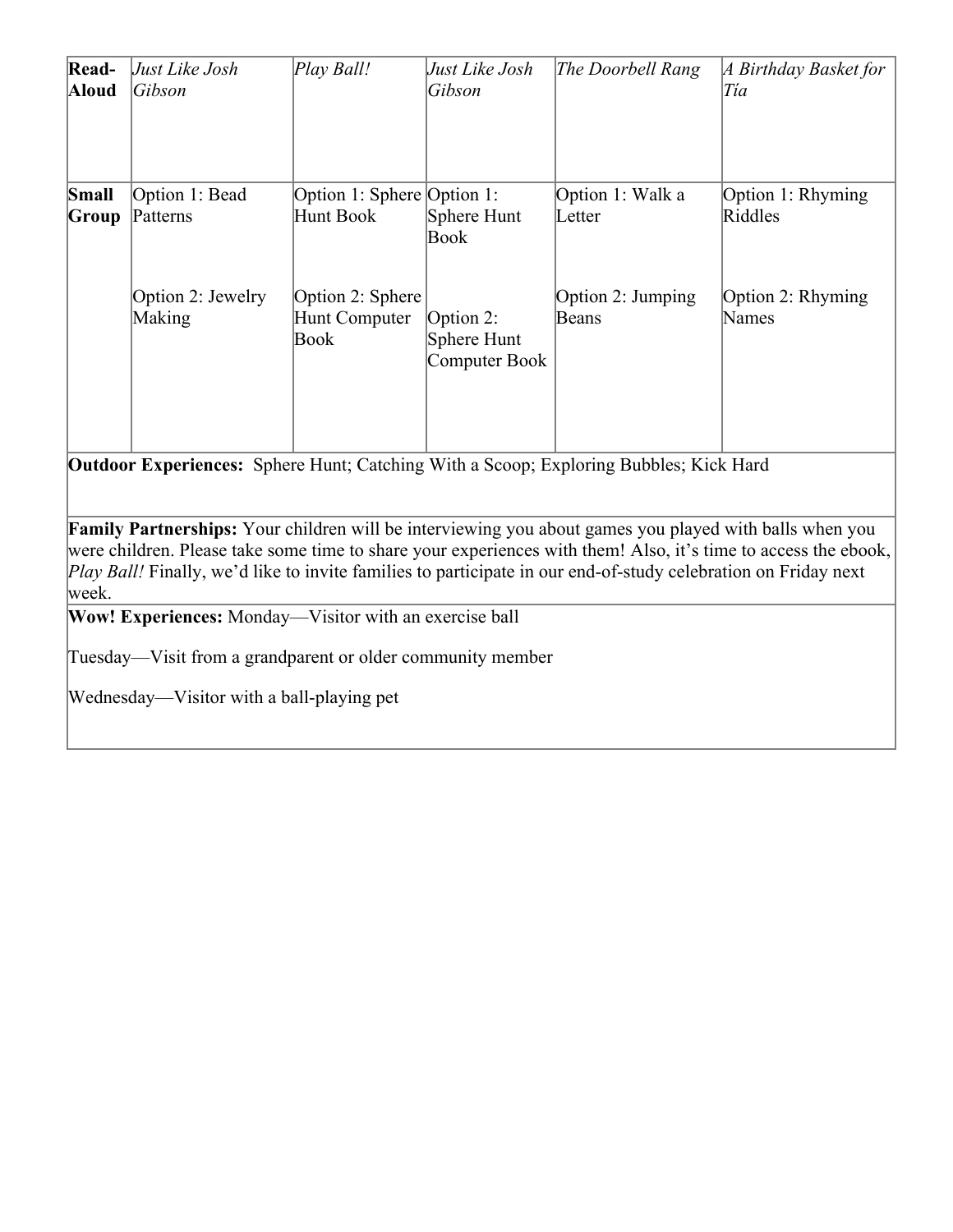**Week of:** Teacher:

**Study:** Balls **Investigation:** 5. What are balls made of? (Monday–Wednesday)

Celebrating Learning (Thursday–Friday)

|                | <b>Monday</b>                           | <b>Tuesday</b>                                          | Wednesday                                                            | <b>Thursday</b>                      | Friday                                                           |
|----------------|-----------------------------------------|---------------------------------------------------------|----------------------------------------------------------------------|--------------------------------------|------------------------------------------------------------------|
|                |                                         | Interest Art: thin strips $(1 -  Art:$ completed papier | Art: completed papier                                                | All: displays                        | All: displays of                                                 |
| <b>Areas</b>   | $\alpha$ inches wide) of                | mâché balls; collection mâché balls; collection         |                                                                      | of children's                        | children's                                                       |
|                |                                         | newspaper or paper of spheres and circles               | of spheres and circles                                               | investigations investigations        |                                                                  |
|                | towels; glue;<br>water; balloons        |                                                         |                                                                      |                                      |                                                                  |
|                |                                         | Discovery: deflated<br>balls; pumps                     | Computers: Web sites<br>that answer questions<br>about what's inside | Computer:<br>of The Little           | Computer: ebook<br>ebook version version of <i>Play</i><br>Ball! |
|                | Discovery: balls<br>that can and cannot |                                                         | balls                                                                | Red Hen                              |                                                                  |
|                | be opened                               | Computer: ebook<br>version of Have a Ball               |                                                                      |                                      |                                                                  |
| Large<br>Group | Game: My Name,<br>Too!                  | Song: "We Like<br>Clapping"                             | Game: I Spy                                                          | Movement:<br>The                     | Poem: "Come Play<br>With Me"                                     |
|                |                                         |                                                         | Discussion and Shared                                                | Imaginary<br>Ball                    |                                                                  |
|                | Discussion and<br>Shared Writing:       | Discussion and Shared<br>Writing: Ball-Shaped           | Writing: Finding<br>Answers                                          |                                      | Discussion and<br>Shared Writing:                                |
|                | Hollow and Solid                        | Foods                                                   |                                                                      | Discussion<br>and Shared<br>Writing: | Sharing Special<br>Foods                                         |
|                |                                         |                                                         |                                                                      | Preparing for<br>the<br>Celebration  |                                                                  |
| Read-<br>Aloud | The Doorbell Rang Have a Ball           |                                                         | The Doorbell Rang                                                    | The Little Red Play Ball!<br>Hen     |                                                                  |
|                |                                         |                                                         |                                                                      |                                      |                                                                  |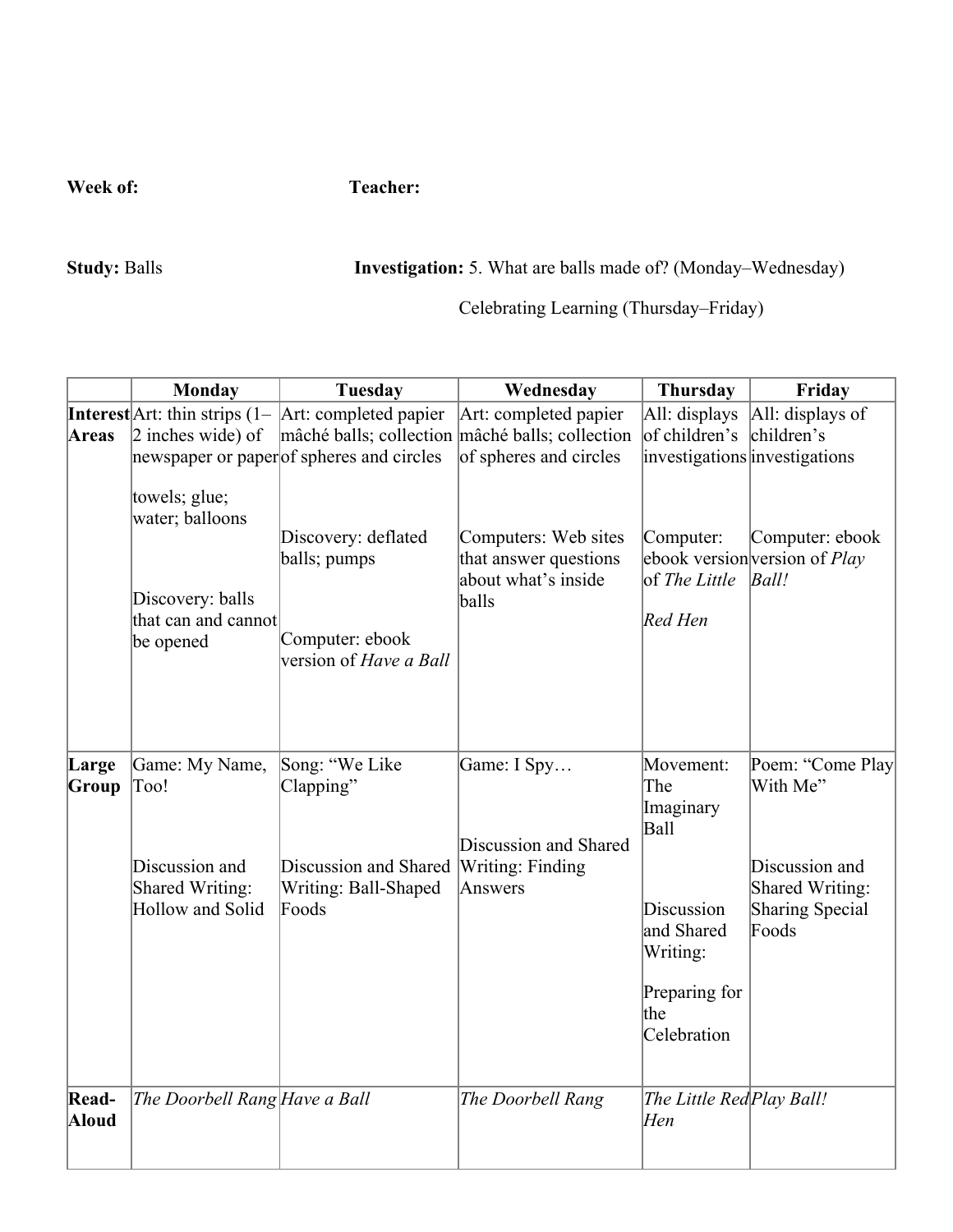| Small<br>Group                                                                                                                                                                                                                                                           | Option 1: What<br>Happened Next?     | Option 1: Making Play Option 1: Dinnertime<br>Dough |                                     | Option 1:<br>Show Me<br>Five        | Option 1:<br>Recounting the<br><b>Ball Collection</b> |
|--------------------------------------------------------------------------------------------------------------------------------------------------------------------------------------------------------------------------------------------------------------------------|--------------------------------------|-----------------------------------------------------|-------------------------------------|-------------------------------------|-------------------------------------------------------|
|                                                                                                                                                                                                                                                                          | Option 2:<br>Continuing the<br>Story | Option 2: Matzo Balls                               | Option 2: Number<br>$\lfloor$ Cards | Option 2:<br>Nursery<br>Rhyme Count | Option 2: Voting                                      |
| <b>Outdoor Experiences:</b> Exploring Bubbles; Kick Hard; Kick High<br><b>Family Partnerships:</b> Please join our class for the end-of-study celebration on Friday! Also, please access the<br>ebook, The Little Red Hen.<br>Wow! Experiences: Friday—Balls celebration |                                      |                                                     |                                     |                                     |                                                       |

**Wow! Experiences:** Friday—Balls celebration

# **Integration of 21st Century Themes and Career Exploration**

Performing assigned classroom jobs and duties

| CRP.K-12.CRP2  | Apply appropriate academic and technical skills.                                   |
|----------------|------------------------------------------------------------------------------------|
| CRP.K-12.CRP4  | Communicate clearly and effectively and with reason.                               |
| CRP.K-12.CRP8  | Utilize critical thinking to make sense of problems and persevere in solving them. |
| CRP.K-12.CRP1  | Act as a responsible and contributing citizen and employee.                        |
| CRP.K-12.CRP12 | Work productively in teams while using cultural global competence.                 |

# **Technology Integration**

Students will interact with SmartBoard activities.

Students will interact with read-aloud texts both individually and as a large group.

Use of Shutterfly Share Site

Utilize programs on the iPad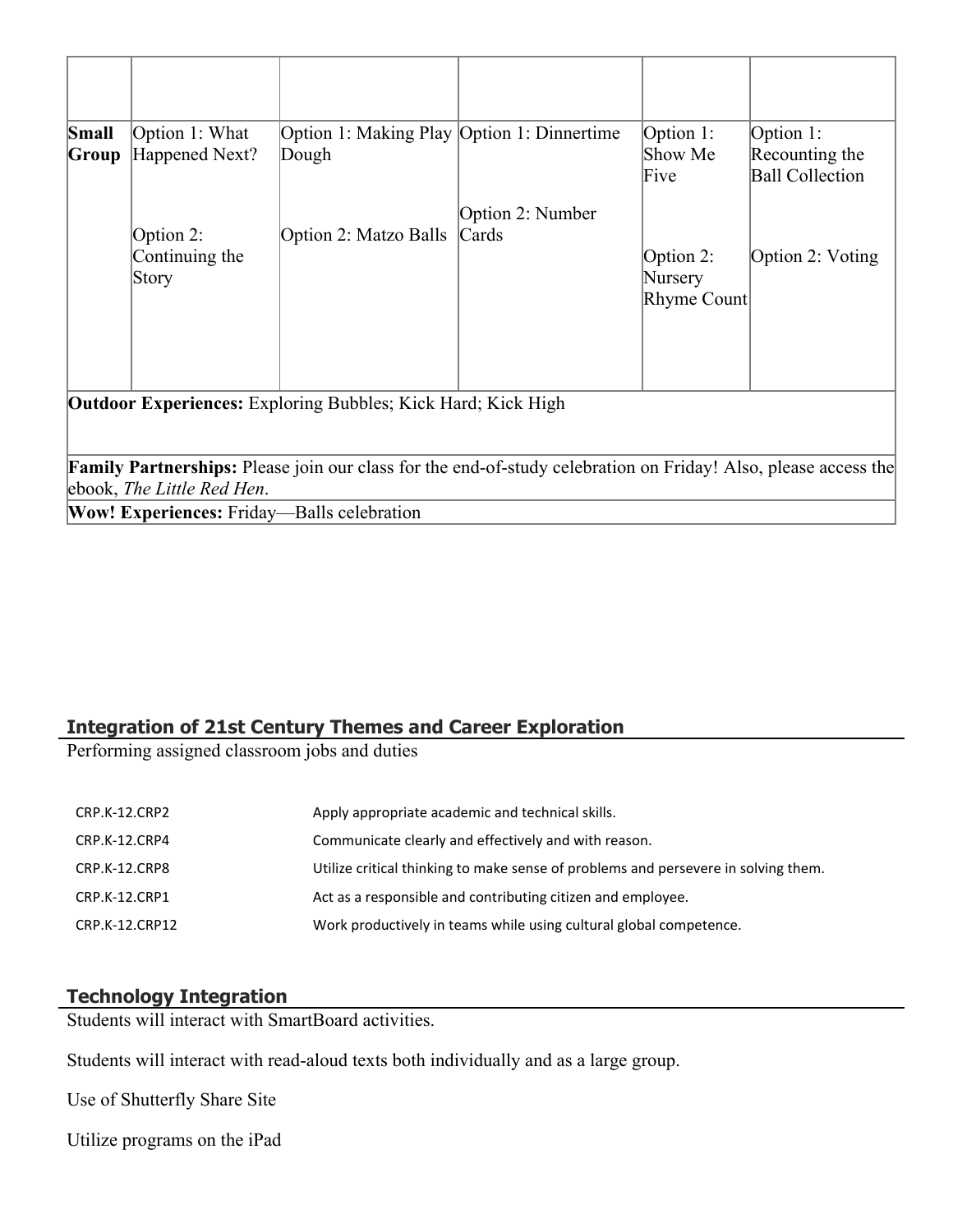Watch and interact with SchoolTube videos.

| TECH.PK.8.4.1        | Use basic technology terms in conversations (e.g. digital camera, battery, screen,<br>computer, Internet, mouse, keyboard, and printer).              |
|----------------------|-------------------------------------------------------------------------------------------------------------------------------------------------------|
| TECH.PK.8.2.5        | Operate frequently used, high quality, interactive games or activities in either screen or<br>toy-based formats.                                      |
| TECH.PK.8.2.3        | Turn smart toys on and/or off.                                                                                                                        |
| <b>TECH.PK.8.2.2</b> | Access materials on a disk, cassette tape, or DVD. Insert a disk, cassette tape, CD-ROM,<br>DVD, or other storage device and press "play" and "stop." |

#### **Interdisciplinary Connections**

Units are interdisciplinary throughout the curriculum.

| SED.PK.0.5.1      | Play independently and cooperatively in pairs and small groups.                                                                                                                                                                |
|-------------------|--------------------------------------------------------------------------------------------------------------------------------------------------------------------------------------------------------------------------------|
| <b>HE.PK.2.4</b>  | Children develop competence and confidence in activities that require gross- and fine-<br>motor skills.                                                                                                                        |
| HE.PK.2.4.3       | Use objects and props to develop spatial and coordination skills (e.g., throw and catch<br>balls and Frisbees, twirl a hula-hoop about the hips, walk a balance beam, lace different<br>sized beads, and button and unbutton). |
| MA.PK.4.1         | Children demonstrate an understanding of numbers and numerical operations.                                                                                                                                                     |
| MA.PK.4.2.1       | Use and respond to positional words (e.g., in, under, between, down).                                                                                                                                                          |
| MA.PK.4.1.1       | Demonstrate emergent understanding of numbers (for counting: at least through 20; for<br>ordinals: first through fifth, including the last).                                                                                   |
| MA.PK.4.1.2       | Recognize and name some one-digit written numerals:                                                                                                                                                                            |
| MA.PK.4.1.3       | Compare groups of objects (e.g., using the terms "more," "less," "same").                                                                                                                                                      |
| SED.PK.0.1.2      | Express ideas for activities and initiate discussions.                                                                                                                                                                         |
| SED.PK.0.1.3      | Actively engage in activities and interactions with teachers and peers.                                                                                                                                                        |
| SED.PK.0.5.4      | Take turns.                                                                                                                                                                                                                    |
| <b>VPA.PK.1.4</b> | Children express themselves through and develop an appreciation of the visual arts (e.g.,<br>painting, sculpting, and drawing).                                                                                                |

# **Differentiation**

Students will be offered support and challenges as deemed appropriate.

# **Modifications & Accommodations**

Pre-school has multiple identification processes and services for students needing support.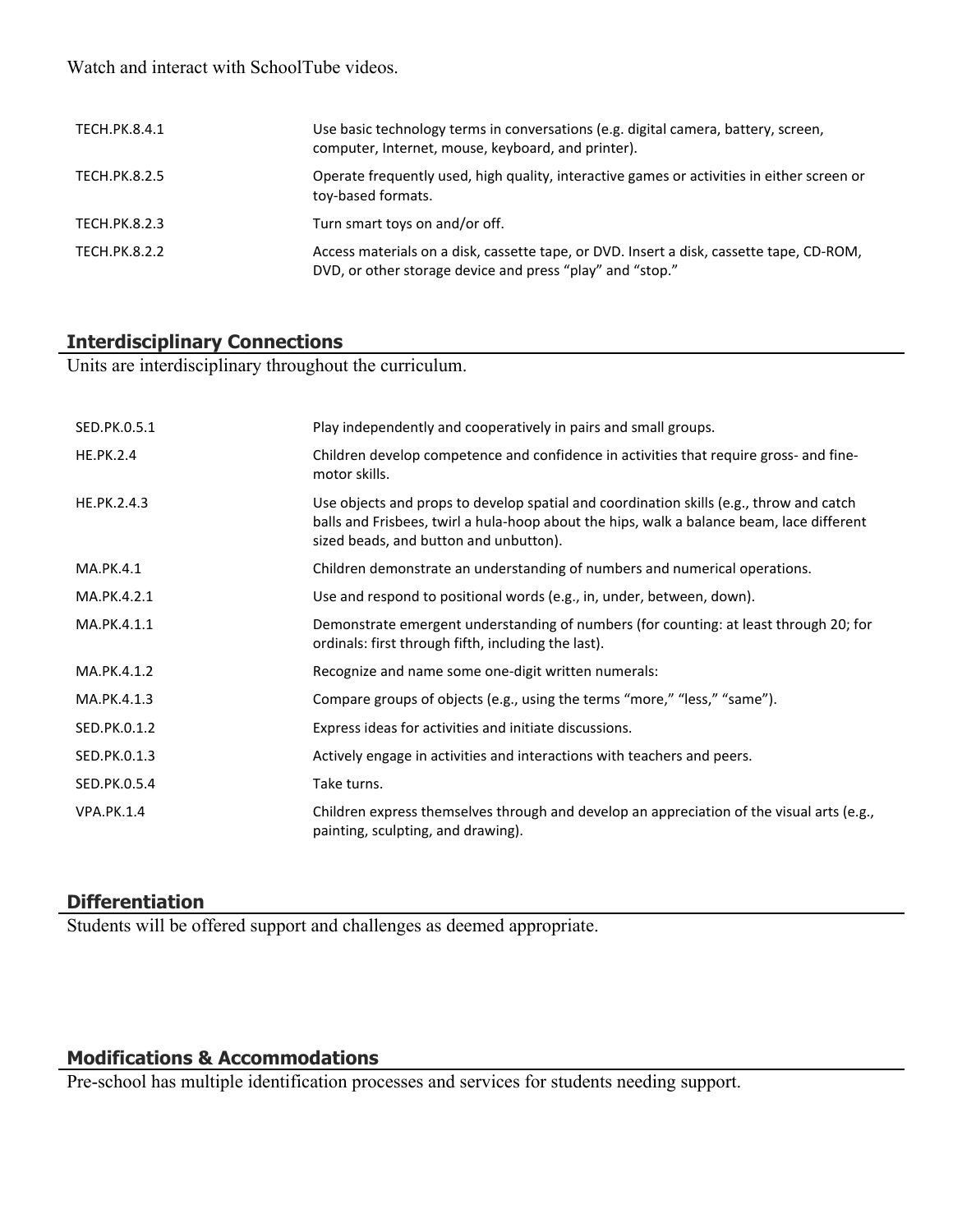# **Benchmark Assessments**

Teacher created benchmark assessment

# **Formative Assessments**

Teacher observation

# **Summative Assessments**

Anecdotal record keeping

# **Instructional Materials**

**Standards**

See items located in lesson plans above.

| SCI.PK.5.2.4   | Investigate how and why things move (e.g., slide block, balance structures, push structures<br>over, use ramps to explore how far and how fast different objects move or roll).                                                                                                    |
|----------------|------------------------------------------------------------------------------------------------------------------------------------------------------------------------------------------------------------------------------------------------------------------------------------|
| ELA.PK.RI.PK.4 | With prompting and support, ask and answer questions about unfamiliar words in<br>informational text.                                                                                                                                                                              |
| ELA.PK.RL.PK.1 | With prompting and support, ask and answer key elements in a familiar story or poem.                                                                                                                                                                                               |
| ELA.PK.RL.PK.2 | With prompting and support, retell familiar stories or poems.                                                                                                                                                                                                                      |
| ELA.PK.RL.PK.7 | With prompting and support, using a familiar storybook, tell how the illustrations support<br>the story.                                                                                                                                                                           |
| SCI.PK.5.1.1   | Display curiosity about science objects, materials, activities, and longer-term<br>investigations in progress (e.g., ask who, what, when, where, why, and how questions<br>during sensory explorations, experimentation, and focused inquiry).                                     |
| SCI.PK.5.1.4   | Communicate with other children and adults to share observations, pursue questions,<br>make predictions, and/or conclusions.                                                                                                                                                       |
| ELA.PK.RI.PK.7 | With prompting and support, tell how the illustrations support the text (information or<br>topic) in informational text.                                                                                                                                                           |
| SCI.PK.5.2.1   | Observe, manipulate, sort, and describe objects and materials (e.g., water, sand, clay,<br>paint, glue, various types of blocks, collections of objects, simple household items that can<br>be taken apart, or objects made of wood, metal, or cloth) in the classroom and outdoor |